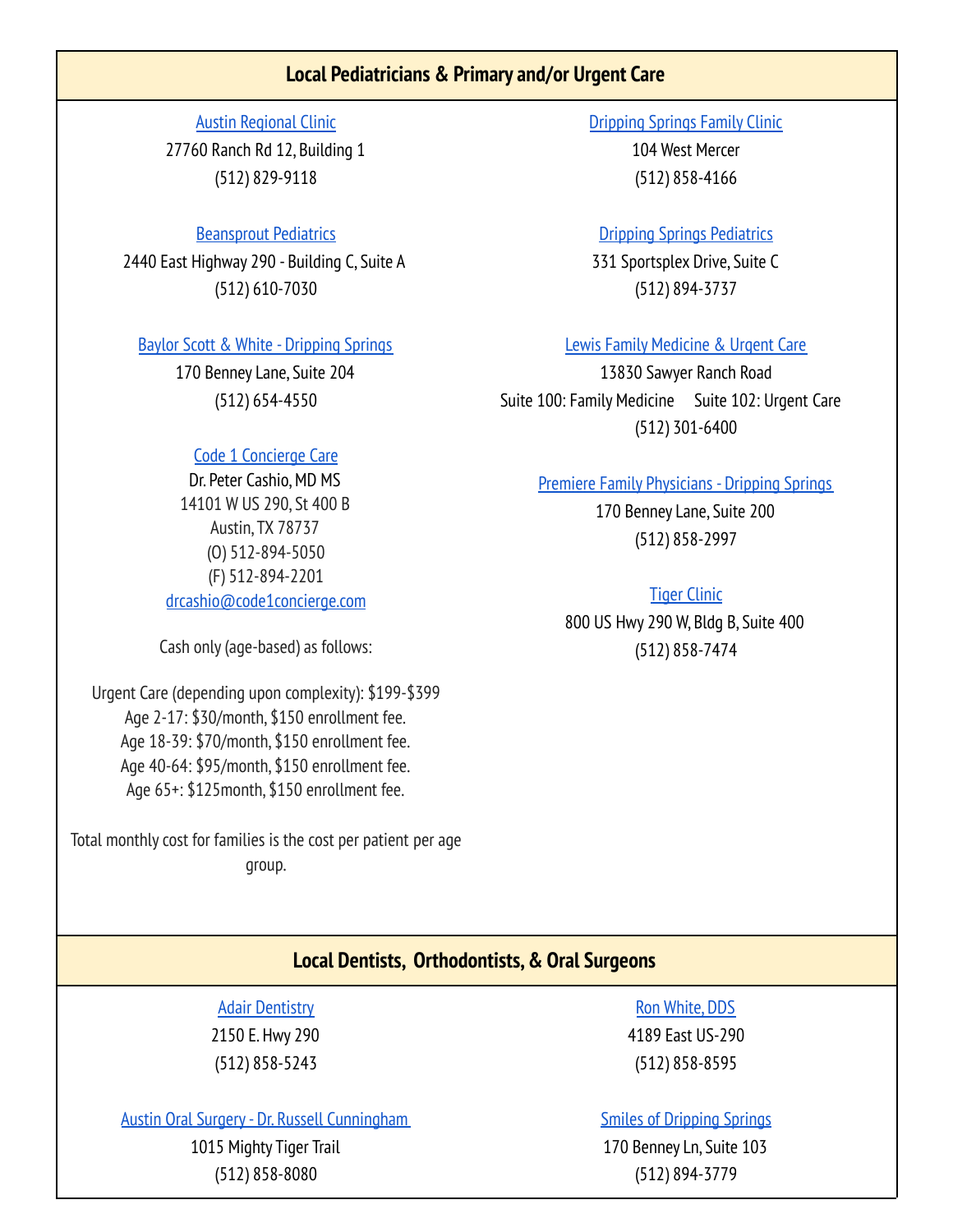### Cunningham [Orthodontics](https://www.cunninghamorthodontics.com/)

131 Benney Lane, Ste. A (512) 858-1311 or (877) 858-1311

## Dripping Springs Family [Dentistry](https://drippingspringsfamilydentistry.com/)

27490 Ranch Road 12 #108 (512) 858-8766

Gatlin Creek [Dentistry](https://www.gatlincreekdentistry.com/) - Dr. Shane Whisenant 13830 Sawyer Ranch Rd, Suite 201 (512) 894-2358

#### [Heather](https://www.heatherbobb.com/) Bobb, DDS

331 Sportsplex Drive, Suite A (512) 858-7200

## **Local Eye Care Providers Local Dermatologists**

[Dripping](https://drippingspringsvisioncenter.com/) Springs Vision Center 750 W Hwy 290 (512) 804-2020

### Tholen [Eyecare](https://www.tholeneyecare.com/)

1433 W. Hwy 290 Megan Tholen, O.D - Habla Espanol (512) 858-1766

#### Vision [Source](https://drippingspringseyecare.com/)

433 Sportsplex Drive, Suite 100 (512) 858-0020

**TORC [Dental](http://torcdental.com)** 2690 E. US 290 #400 (512) 607-6500

Wildey Pediatric [Dentistry](https://www.wildeydstx.com/) - Dr. Sarah Wildey 400 W Hwy 290 Building B, Suite 201 (512) 607-5300

Sanova [Dermatology](https://www.sanovadermatology.com/locations/dripping-springs/) 13830 Sawyer Ranch Road, Suite 304

(512) 829-0009

Southwest [Dermatology](http://swskin.com/) & Vein 170 Benney Lane, Suite 203 (512) 829-4869

# **Local Immunization Providers & Other Resources**

ARA [Diagnostic](https://www.ausrad.com/location/dripping-springs/) Imaging 170 Benney Lane, Suite 101

(512) 776-1176

## [CommuniCare](https://www.communicaresa.org/san-marcos-tx/) - San Marcos

1941 South Interstate 35, Suite 101 San Marcos, TX (512) 268-8900

[Helping](https://www.helpinghands-drippingsprings.org/) Hands - Food Pantry 28710 RR 12 (512) 820-0476

Live Oak Health Partners [Community](http://liveoakhealthpartners.com) Clinic

DBA Hays County Family Clinic 401 Broadway St., Suite A San Marcos, TX (512) 805-5650